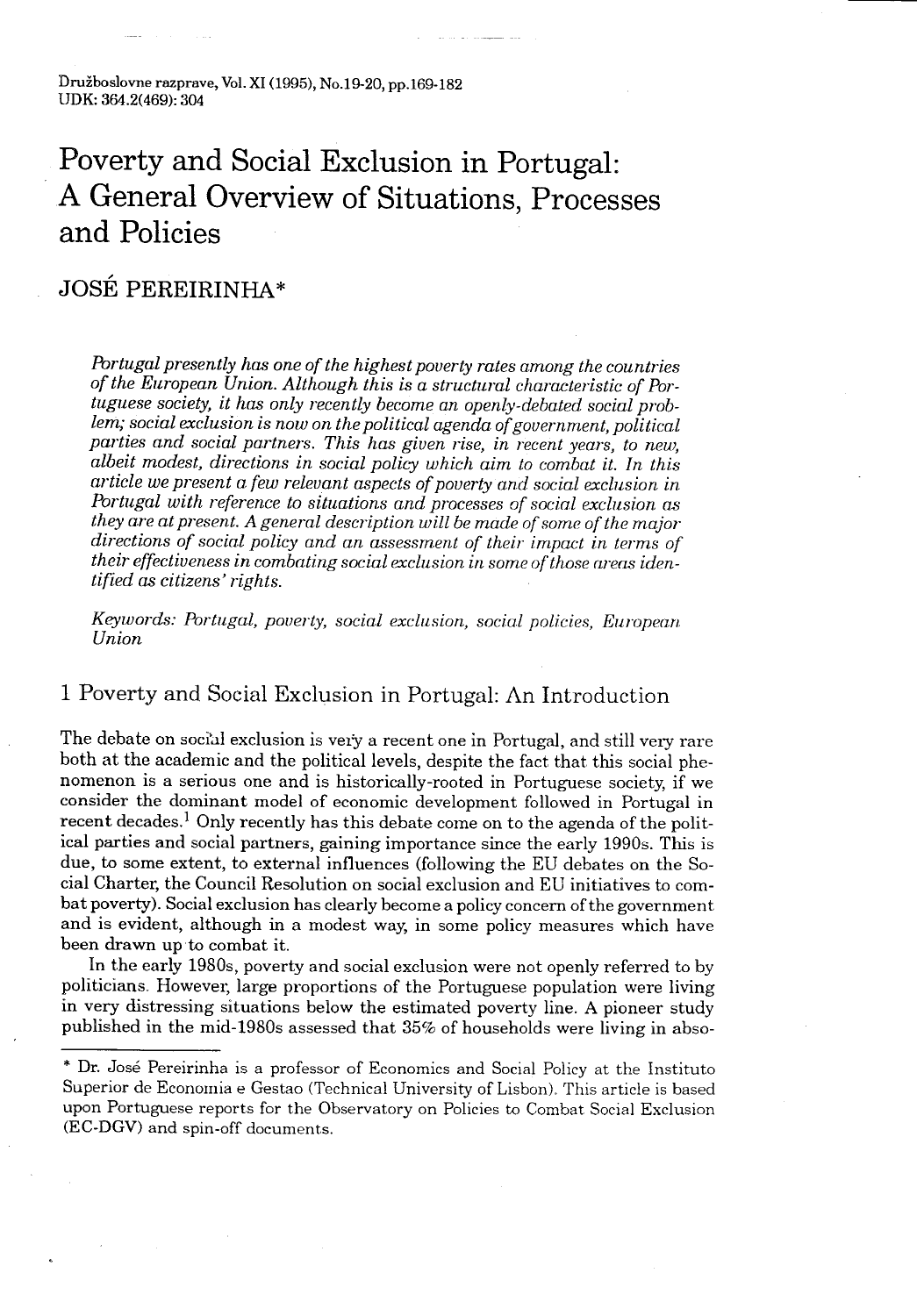# Jose Pereirinha  $\frac{1}{\cos \theta}$

lute poverty in 1980 (Costa, Silva, Pereirinha, Matos, 1985) . With reference to the same year, another study published later (EUROSTAT, 1990) compared Portugal with other EU countries: 20.4% of households had adult-equivalent expenditure below 40% of the national average, while this figure was, for the same year, 11.9% in Spain and 11.6% in Greece.

Recent studies have pointed out the tendency for poverty to remain at high levels and the fact that very little progress was made during the 1980s . According to Ferreira (1993), and although he was using a different definition (poverty line defined as 50% of the median of per adult equivalent income), the incidence of poverty was reduced from 11 .5% in 1980 to 9 .4% in 1990, but such a reduction was more visible in rural areas (a reduction from 13.1% to 10.3%), while it rose slightly in urban areas (from  $6.8\%$  to  $6.9\%$ ).<sup>2</sup>

One may say that, in Portugal, poverty: (i) has the characteristics of a structural phenomenon rooted in the low social and economic development of the country ; (ii) is also, to a great extent, the result of the present process of economic and social change which is giving rise to new mechanisms of poverty generation; and (iii) has not yet been met by adequate social policy that deals with these structural causes and the consequences of these processes of poverty generation . We will further examine some of these issues .

### 2 Main Situations and Processes of Social Exclusion in Portugal

If we look at figures related to poverty (in the strict sense: households below a "minimum" income level), the following groups are to be found with the highest incidence of poverty: agricultural workers and farmers, the elderly/retired population and manual workers in the manufacturing industries.<sup>3</sup>

#### 2.1 The Rural Population and Agriculture

The higher incidence of poverty in rural areas (in comparison with urban areas) has been verified in some Portuguese studies. The first estimates of poverty in Portugal were made for 1973-74 and already pointed out the same pattern, with an incidence of poverty<sup>4</sup> in rural areas  $37\%$  higher than that in urban areas (Costa, Silva, Pereirinha, Matos, 1985) . This study also showed that the highest incidence of poverty was found in households mainly involved in agricultural activities . According to estimates made in this study for 1973-74, the incidence of poverty for those households whose head is an agricultural employer or is self-employed in agriculture was 80% higher than that of total households, and the incidence of poverty for households whose heads are agriculture workers was twice that of total households in the country.

If we look at the situation of households whose heads are agricultural employers or are self-employed and of households whose heads are agriculture workers (Table 1) we may conclude that important changes occurred for both socio-economic groups in the 1980s. There was a significant decrease in their population share and the incidence of poverty rose for both socio-economic groups in that decade.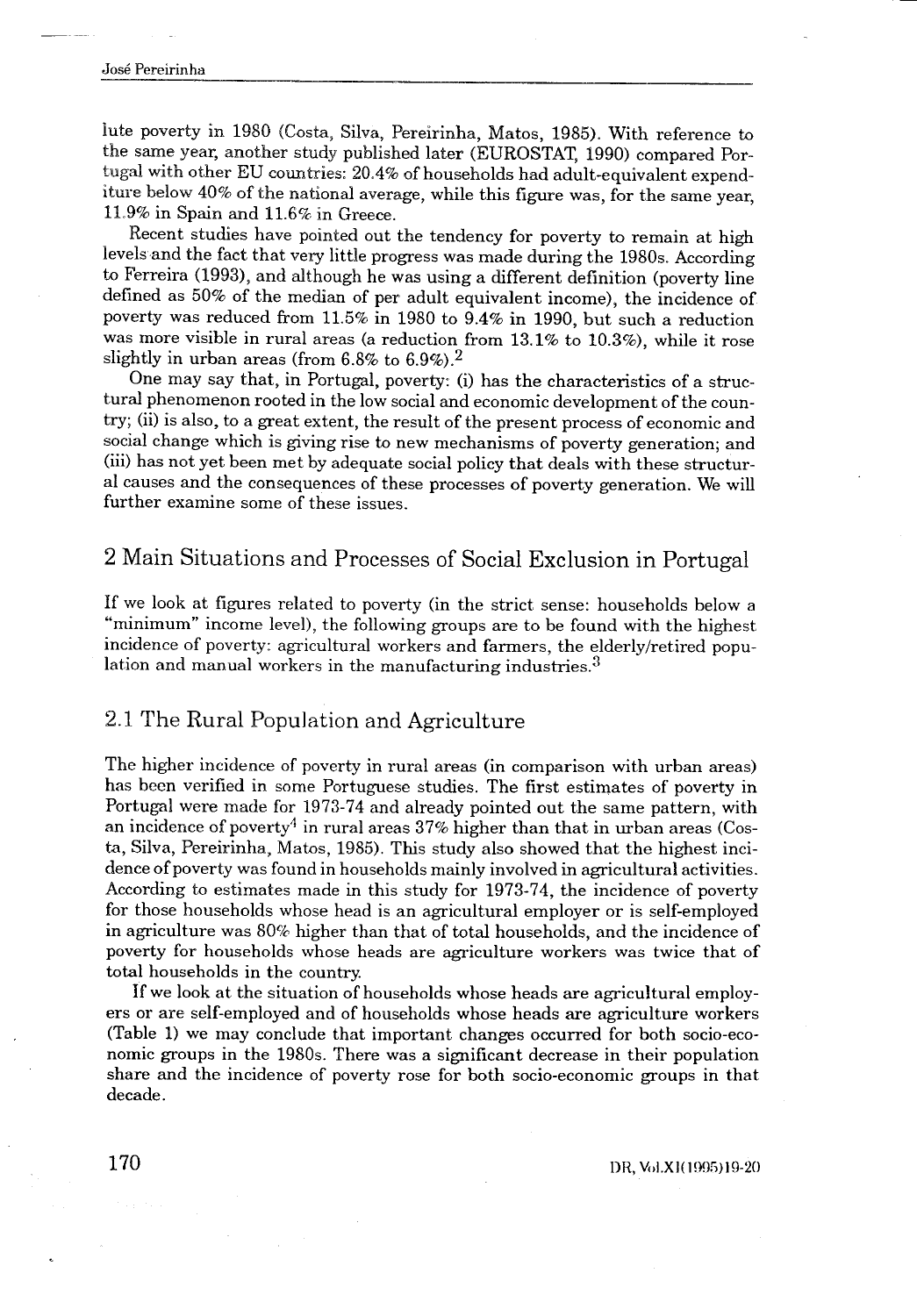Poverty and Social Exclusion in Portugal: A General Overview of Situations, Processes and Policies Poverty and Social Ex

|                                                                                                                                       | Agricultural employers<br>and self-employed<br>in agriculture | Agricultural workers |
|---------------------------------------------------------------------------------------------------------------------------------------|---------------------------------------------------------------|----------------------|
| Population share (%)                                                                                                                  |                                                               |                      |
| 1980                                                                                                                                  | 15.00                                                         | 6.20                 |
| 1990                                                                                                                                  | 7.30                                                          | 3.50                 |
| Incidence of poverty $(\%)$ (a)                                                                                                       |                                                               |                      |
| 1980                                                                                                                                  | 10.99                                                         | 18.27                |
| 1990                                                                                                                                  | 11.31                                                         | 22.95                |
| Source: Ferreira (1993).<br>(a) Estimated as a percentage of individuals with net adult-equivalent income below<br>50% of the median. |                                                               |                      |

Table 1. Incidence of poverty for households making a living from agriculture.

Rural areas are not homogeneous zones in terms of socio-economic categories of households and their sources of income. It is true that agricultural employers, the self-employed in agriculture and agricultural workers are located in rural areas, but industrial workers are also present (with a rising share, given the location of some manufacturing industries in rural areas and the importance, in some rural areas, of employment in construction and public infrastructural work), as are households whose main income source is in the form of transfers (social security pensions), given the high percentage of elderly people in rural areas . The evolution of these sources of income has been relatively more favourable than incomes from agricultural activities . This may explain why the incidence of poverty decreased in rural areas in the 1980s despite the fact that poverty rose for socio-economic groups involved in agriculture . Available information on the characteristics of the rural population as far as the composition of their incomes is concerned is very scarce and in insufficient detail to understand the processes of social exclusion in these areas . But in order to complement the above considerations of this issue, one should note that presently 4/5 of the farmers work in agriculture part time, and 47 .5% of the farmers allocate 50% or less of their working time to it (MPAT, 1993) .

In order to understand the patterns of poverty in rural areas, it is necessary to analyse a few characteristics of the socio-economic groups referred to above . A specific survey of the poor population was made in 1985 and was the basis of a pioneering analysis of poverty in Portugal (Costa, Silva, Pereirinha, Matos, 1985) . It attempts to identify the major characteristics of the population of those social groups considered poor Most of the land-owners surveyed cultivated their own land, alone or with the help of their relatives, and only 11% rented part of their land (mostly elderly people). But 35% of the land-owners also cultivate land as tenant farmers, which is an indication of the insufficiency of the income derived from their own farms . A great proportion (64%) of the production is for their own

DR, Vol .Xl(1995)19-20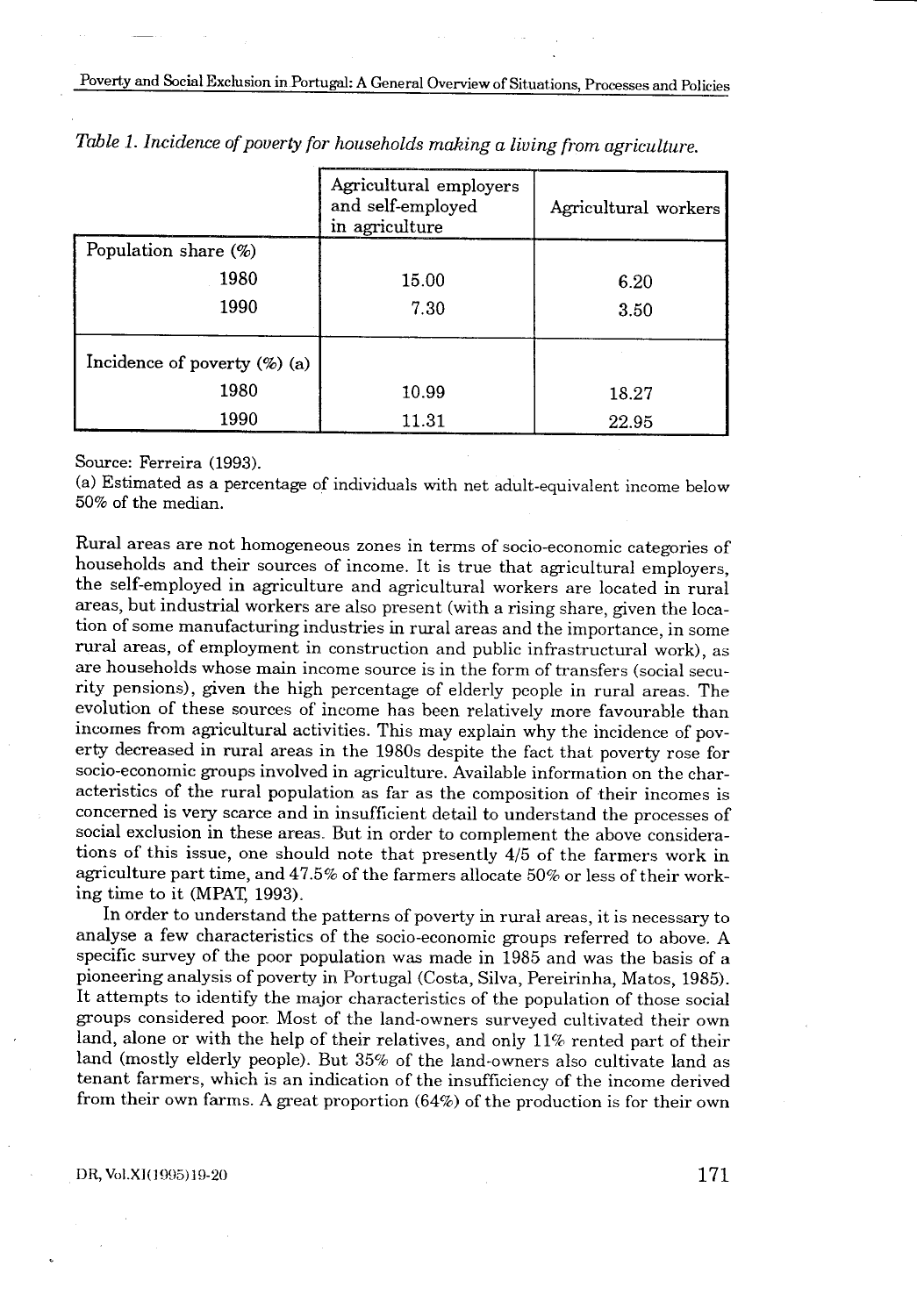# Jose Pereirinha  $\frac{1}{\log \log |E|}$

consumption, 8% is sold directly in local markets and 22% through traders that buy their produce . This is an indication of the low level of inonetarisation of the activities of the poorer land-owners, which is related to the subsistence characteristics of their agricultural activity, constrained, as they are, by the difficulty of getting to the market due to their isolation (56% live in areas of fewer than 500 inhabitants) . To this has to be added the fact that a high proportion of these farmers are elderly and illiterate, which very much limits their access to credit and harvest insurance (only 6% stated that they had access to credit, and 18% did not even know of its existence) .

The poor tenant farmers also directly cultivate the rented land, of which 37% do it alone and 60% with the help of relatives . The same pattern of the destination of produce occurs with this group: 90% of them state that the produce is mostly for their own consumption and only 20% is sold (of which 9% is sold directly in the local markets) .

The poor agriculture workers live in rather precarious conditions:  $15\%$  work occasionally in agriculture, 6% have seasonal work as agricultural workers and only 9% have a work contract.

These characteristics of the poor population which lives from agricultural activities can be better understood if we look carefully at the general characteristics of agriculture in Portugal, the vulnerable nature of agricultural incomes and the rather asymmetric effects of agricultural policy in recent years.

According to Avillez (1993), three distinct systems of agricultural production may be distinguished in Portugal:

(1) the "social-type enterprises", which includes most Portuguese farms to the north of the Tagus river, very small in size (representing about 75% of the total number of farms but only 13% of the total cultivated area of the country), using very intensive and traditional methods of cultivation and with low productivity; the poverty of the agricultural population described above corresponds mostly to this type of agriculture ;

(2) the "potentially viable enterprises" are medium-sized farms, located in the north, central and southern regions, using more advanced production techniques and providing higher incomes to the farmers (the author estimates that these correspond to about 22% of the total cultivated area and contribute to about 45% of agricultural revenues) ;

(3) the "viable agricultural enterprises", which corresponds to less than 1% of total farms but to about 25% of the cultivated area, larger in size and using more capital-intensive methods of production, providing much higher incomes.

In the general context of the low profitability of agricultural enterprises, agricultural pricing policies before the accession of Portugal to the EC consisted in establishing higher prices for agricultural products and imposing restrictions on imports . These policies had positive impacts on agricultural incomes, but with large inequalities across the country, the larger farms benefiting much more from the pricing policies than the small farms, and thus with fewer benefits for the poorer farmers . As far as credit policy is concerned, in the years before accession to the EC the author recognizes that "it was far from achieving the desired results . In practice, its main users were the agricultural enterprises that appeared from the outset to have the greater technical and economic viability and therefore had less need of it; this was undoubtedly not only because they were better at

DR, vol .XI(1995)19-20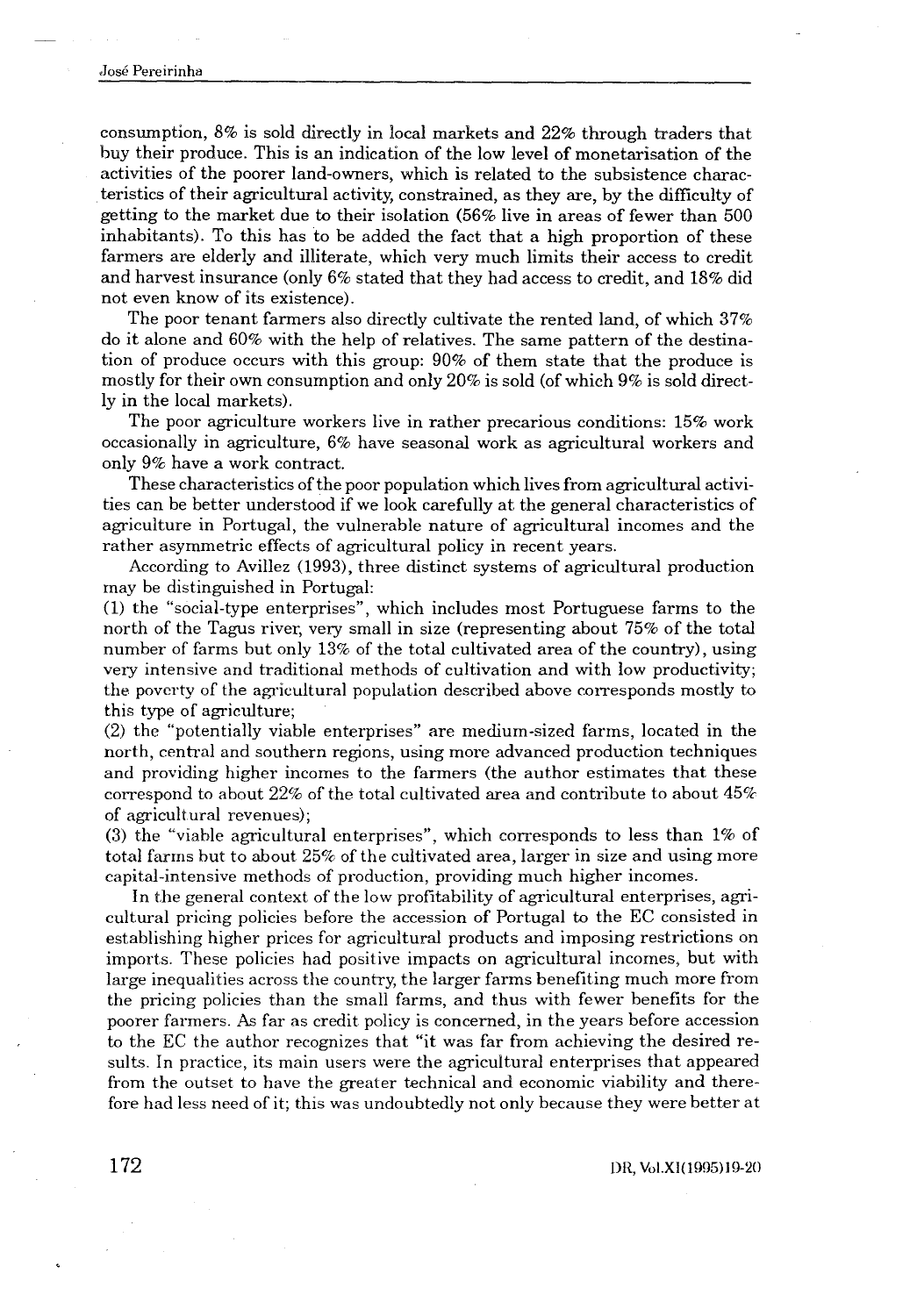submitting financially-viable investment projects but because they had easier access to the financial institutions through which the subsidies were channelled" (Avillez, 1993 : 34-35) . Public investment in agriculture (infrastructures), of fundamental importance for its modernisation, declined at the beginning of the 1980s as a result of the budgetary constraints imposed by the short-term economic policy.

After the accession of Portugal to the EC, there was an inversion of some trends: investment in agriculture rose greatly and prices, no longer under policy control but instead under the terms of competition from foreign agriculture products, have fallen. This had different effects on agricultural enterprises but the general trend was a continuation, or even an aggravation, of the existing inequalities . 5

The large amounts of funds allocated to agriculture after 1986, and the aid programmes for public infrastructures which support agricultural activities, have probably had a significant impact on this sector of activity . But we should say something about the biased direction of these funds, and the concentration of their allocation. Indeed, according to Avillez (1993) the larger farms (above 20 ha) benefit from these funds (either aids to investment under the EEC Reg . No 797/ 85 or EEC Reg. No 355/77) more than do the smaller ones . Following Avillez, we can expect Portuguese agriculture to follow a "bimodal" (or dualistic) process of modernisation in which the most viable enterprises can survive and gain in competitiveness, while most of the agriculture population are kept marginalised there are negative effects on their incomes and the desertion of the interior regions continues .

But the characteristics of the poor agricultural population tends to be transmitted to successive generations . Educational, cultural and economic factors induce children to start working very early. According to the above-quoted study (Costa, Silva, Pereirinha, Matos, 1985), among the population surveyed 6% had started working below the age of 6 years, and almost 50% below 10 years old . The poor living conditions of many households also contribute to school failure and then the abandonment of studies . Vocational training is also very rare . Other elements of mobility may be added . According to the same study, the percentage of poor land-owners who declared that their parents were also poor was 50%, and this percentage rose to 79.3% for tenant farmers and to 93.6% for agricultural employees . Other elements of mobility are also interesting . according to the same study, 46% of the poor land-owners had fathers who were also land-owners, and the rate of "staying" in the same socio-economic category from one generation to the next was 44% for the tenant farmers and 31% for agricultural employees .

The existing structural factors that dominate the major features of Portuguese agriculture, in addition to the socio-economic characteristics of the rural population, mean that the process of impoverishment may continue for some social groups in rural areas. The establishment of small and medium-sized industries in some rural areas (benefiting from the still abundant labour force and low wages in these rural areas) will probably compensate for the limits imposed by the agricultural sector on the improvement of the economic conditions of the rural population. But this will probably mean that rural areas will persist as areas of poverty.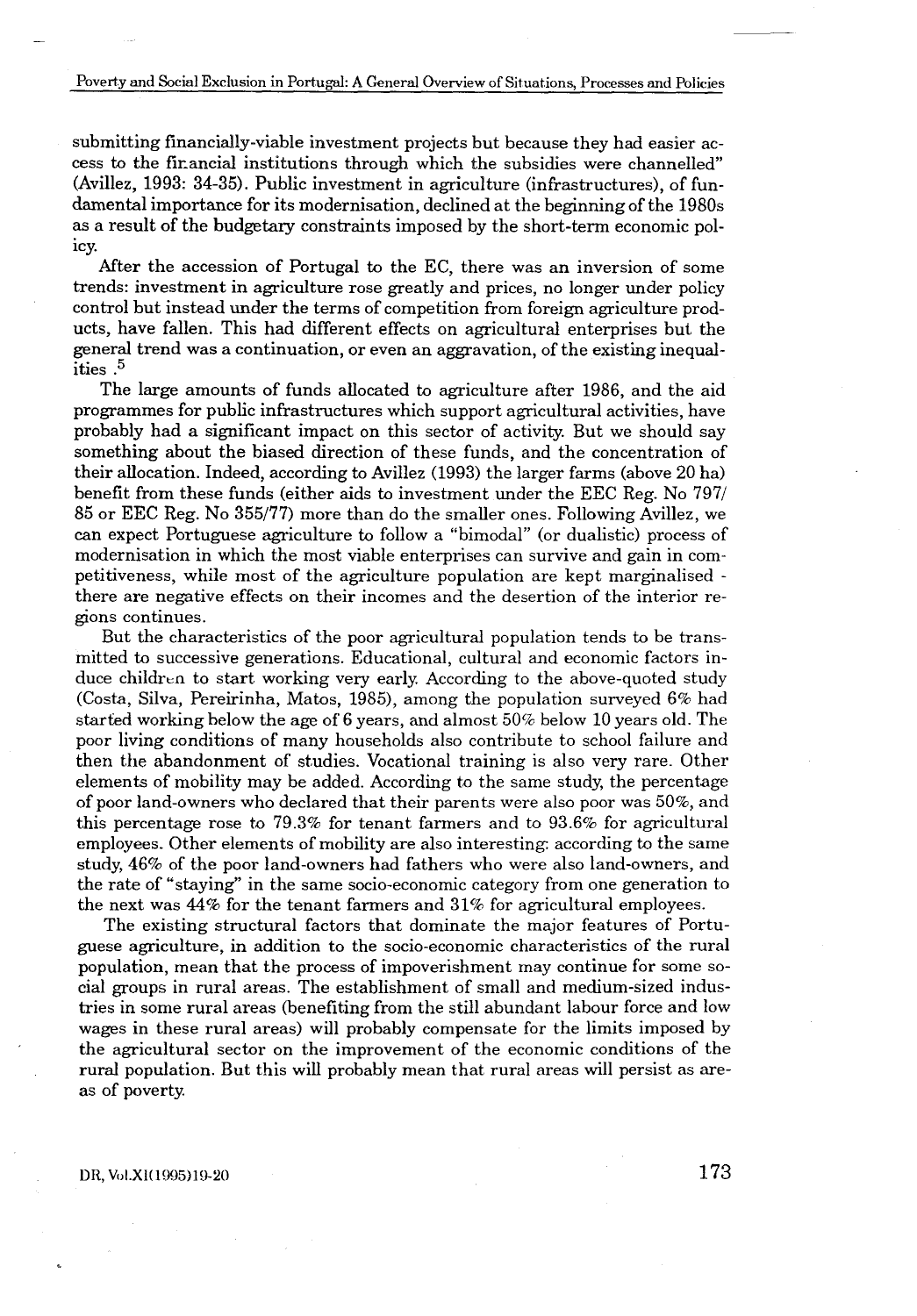### 2.2 Labour Market and Education

If we look at urban poverty, the figures point to the worsening of the incidence of poverty between 1980 and 1990. In urban areas, low income is, to a great extent, associated with low-skill levels of the labour force, low wages, insecure jobs, longterm unemployment and, for the elderly, very low pensions . The functioning of the labour market and the insufficient social security are crucial issues in understanding poverty in urban areas.<sup>6</sup> Thus, some illustrations are required in order to grasp some of the basic mechanisms of impoverishment related to these factors.

The functioning of the labour market has been recognized, in official EU documents, as a crucial aspect for understanding the processes of social exclusion, since the first documents on this issue : the EC Social Charter and the Council Resolution on Social Exclusion (September 1989) . In the context of the growth and modernisation of the economy, the existence of labour market segmentation, co-existent with contracting and expanding sectors, may create "pull-mechanisms" where the latter can absorb the abundant labour force generated by the former; or "push-mechanisms" may become dominant for some categories of workers (those less skilled, facing more difficulties in sectoral, occupational and geographical mobility), thus creating situations of exclusion from the labour market (Andersen, 1991) . This process generates impoverishment for some of those with specific job skills and for social groups in cases of an insufficient employment and vocational training policy and cumulatively in cases of poor levels of unemployment benefit . This is the case with Portugal.

In Portugal, social exclusion in the labour market, as it is observed presently, is basically the result of two effects : (i) a short-term effect, which results from the reduction of the rate of growth of GDP since the early 1990s, and even economic depression, which is felt more acutely in some sectors and regions; (ii) a structural effect that, originated in the existing features of the economy under a process of change, combined with the characteristics of labour force which cannot accomodate to the demands of the most modern and dynamic sectors and companies .

Looking at the structural aspects of the Portuguese economy (as far the size of the firms is concerned), 76% of firms have fewer than 10 workers, and only  $2\%$ have more than 100. Traditional sectors are still important in the Portuguese economy, and some of them are facing strong competition from abroad. This is the case with textiles, which has a large share of total employment in manufacturing industry and which is facing technological backwardness and a surplus of labour. The crisis in some sectors and the ongoing process of restructuring and modernisation in others has generated actual or potential unemployment in some manufacturing sectors and regions, affecting particular social groups more seriously: women, young people and the less-skilled workers, who face great difficulties entering the labour market and adapting to the structural changes in the economy.

Education and professional training are important factors which limit the possibilities of the unemployed to re-enter the labour market. The illiteracy rate is still very high in Portugal  $(11.2\%$  in 1991), although it decreased in the last decade by 9% . The educational level of Portuguese workers is rather low, although the improvement in the educational level of the population as a whole has already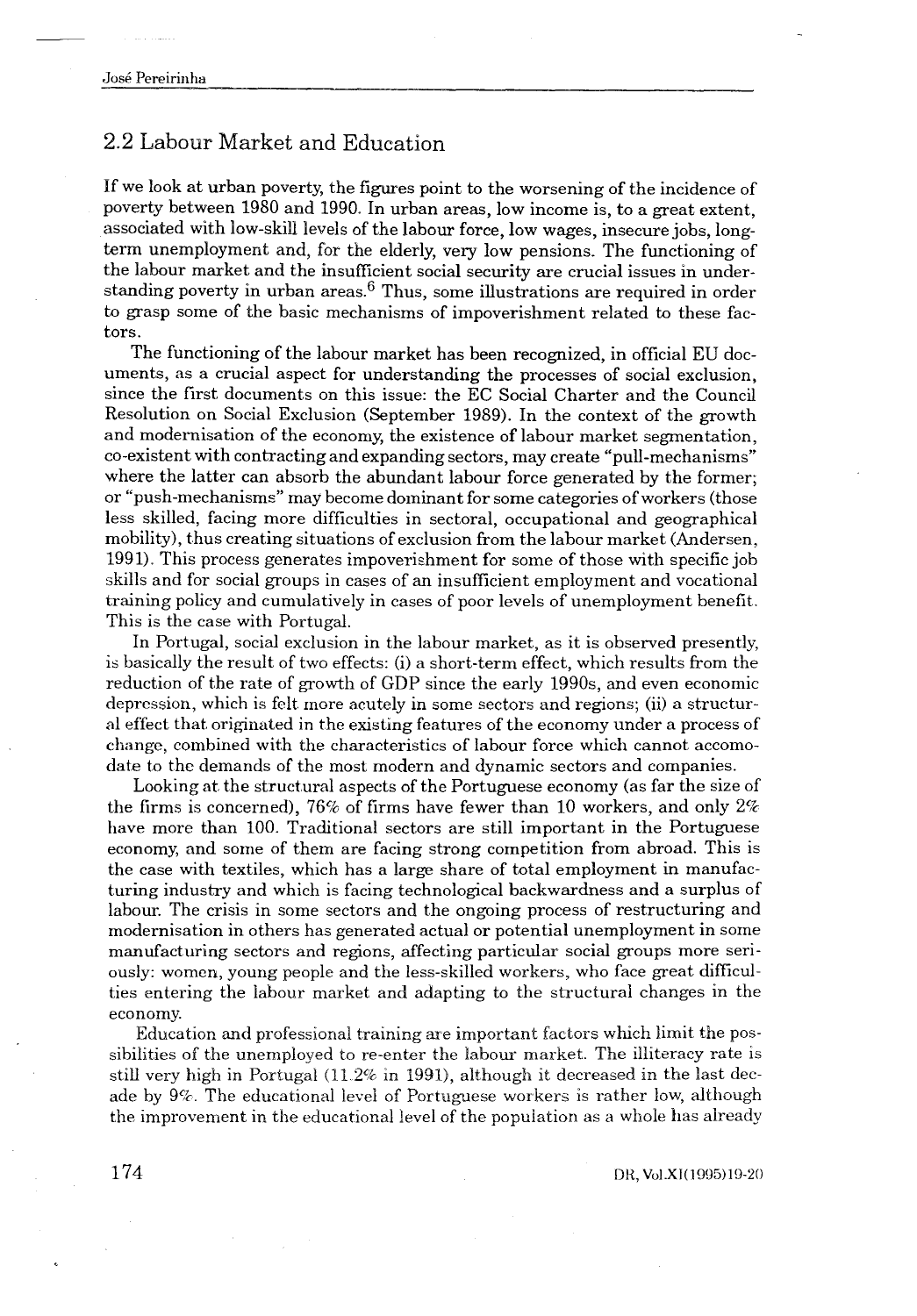had some effects on the educational performance of the labour force: according to official figures (MPAT, 1993), in 1990 68% of the workers had 6 or fewer years of school education, but this percentage had been much higher in 1985 (76.8%); and in the same period the percentage of young workers (below 25 years old) with secondary education rose from 16% in 1984 to 25% in 1991.

In spite of the rising unemployment rate in Portugal since the early 1990s  $(4.1\%$  in 1991 and 5.6% in 1993), Portugal still has one of the lowest rates in the EU. The rise in unemployment has been accompanied by a bigger share of the unemployed in search of a new job (over 80% of the total number of unemployed) and also a rise in the share of the long-term unemployed (about 30% of the total) . The social gravity of the very long-term unemployed  $(VLTU)^7$  is widely recognized as a major symptom of social exclusion in the labour market, given the very low social security they are afforded and the further difficulties of entering the labour market. A study made with reference to this social group in 1991 by region (Mendes, Rego, 1992) show that, although with some regional differences, the VLTU represent between 25% and 40% of the total number of registered unemployed. They are mainly women, mostly from 25 to 49 years old and with a low level of education (about 75% with fewer than 6 years of schooling) . The main reasons given by those surveyed as to why they were in such a situation were that they had been fired or that they had had a non-permanent (and thus insecure) job, the latter reason being significant for all regions and given as the main reason by over 20% of the VLTU. This is a good indicator of the vulnerability of this social group as far as employment is concerned. Indeed, the existence of shortterm contracts, temporary jobs, subcontracts involving the loss of social benefits, involuntary part-time jobs, work at home, low wages and delay in wage payments work as factors of income insecurity for a significant percentage of workers, mainly in the sectors most vulnerable to foreign competition (such as textiles) .

If we look at the personal reasons stated by those surveyed, it seems clear that some of them indicate serious obstacles to entry into the labour market. Indeed, important reasons stated by the unemployed were their age, their level of education and the fact that they had no qualifications or skills . This was a general response for all regions, to which we can add a further one, which has more relevance in the south: the area of residence, which constitutes a serious obstacle to easy access to work . This also applies to the solutions considered by the unemployed themselves as necessary for their reintegration into the labour market : professional training (either short-term or long-term) is considered the most necessary by a significant percentage of the unemployed.

Social protection in unemployment is inadequate in Portugal. Unemployment benefit is not guaranteed for long periods and is given in small amounts . This is the reason why 12% of the VLTU at most consider unemployment benefit to be the main means of subsistence, while most of them (above 50%) consider the "family" to be the main source of subsistence, and about 15% make use of occasional jobs to cover their income needs in situations of very long-term unemployment.

The situation regarding children's work is also a mechanism which generates social exclusion, not only because it clearly violates a fundamental right of the citizen, but because it has opposite consequences for their future integration into the labour market (due to their poor educational background) and the opposite

DR, Voi .Xl(1995)19-20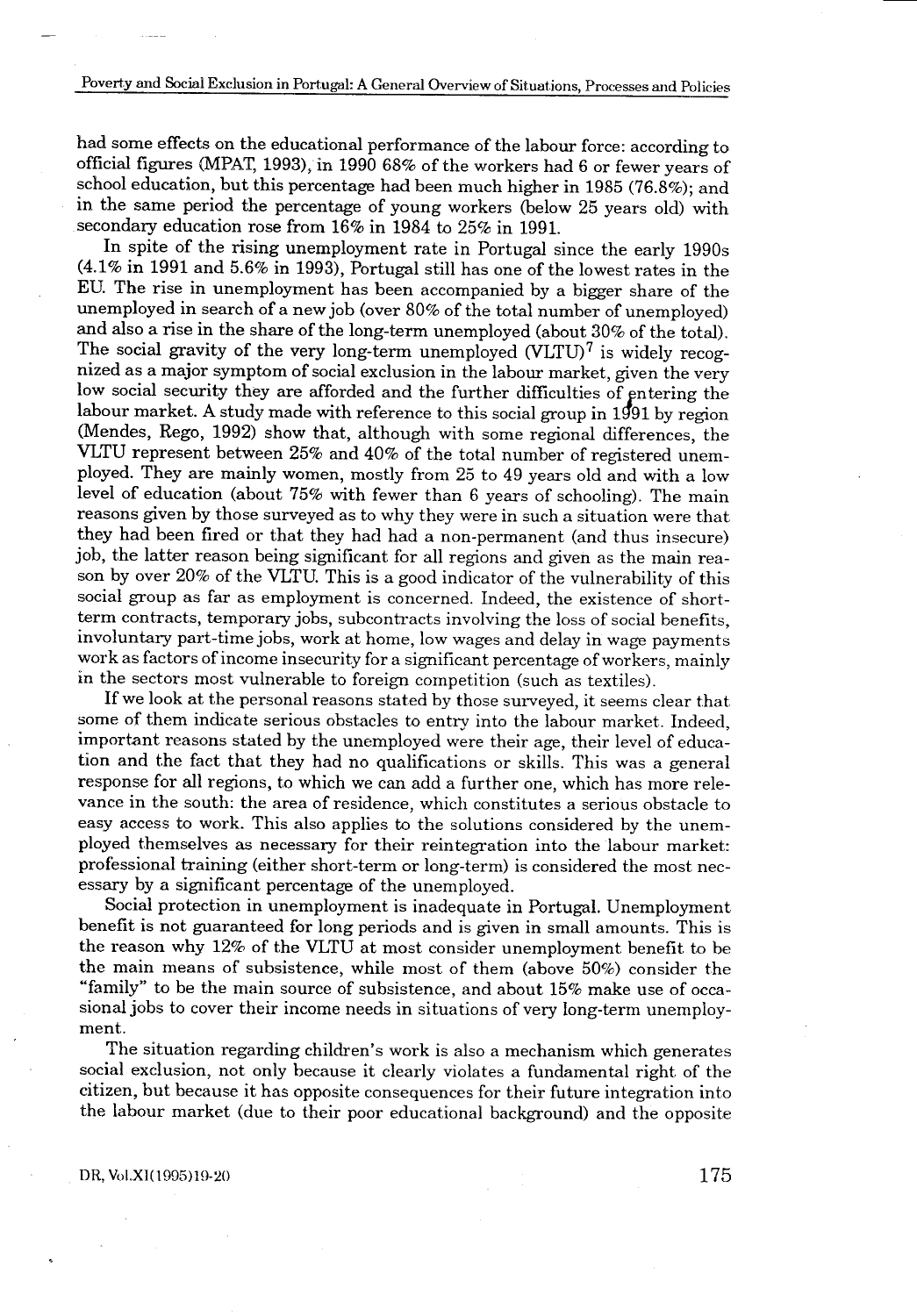# Jose Pereirinha  $\begin{array}{c}\n-\phantom{\frac{1}{12}\sqrt{12}} \\
-\phantom{\frac{1}{12}\sqrt{12}} \\
-\phantom{\frac{1}{12}\sqrt{12}} \\
-\phantom{\frac{1}{12}\sqrt{12}} \\
-\phantom{\frac{1}{12}\sqrt{12}} \\
-\phantom{\frac{1}{12}\sqrt{12}} \\
-\phantom{\frac{1}{12}\sqrt{12}} \\
-\phantom{\frac{1}{12}\sqrt{12}} \\
-\phantom{\frac{1}{12}\sqrt{12}} \\
-\phantom{\frac{1}{12}\sqrt{12}} \\
-\phantom{\frac{1}{12}\sqrt{12}} \\
-\phantom{\frac{1}{12}\sqrt{12}} \\
-\phantom{\frac{1}{$

effect on further generations. The work performed illegally  $\delta$  by children is characterised by low wages, no social security and bad working conditions This is recognized as a difficult problem, given the confluence of several factors: the behaviour of enterprises which employ low-paid workers, the economic needs of poor households for whom the children's wages are a significant component of their income, and a culturally-rooted form of looking at apprenticeship at the factories as a way of preparing children for working life which is a better alternative to the educational system .

Evidence from research (Pereirinha, 1988; Cardoso, 1991) shows that education is a crucial factor in good performance on the labour market, and differences in the educational levels of workers are an important factor leading to inequality and poverty in Portugal. And the intra- and inter-generational transmission of job insecurity and low wages lead to situations of social exclusion. Table 2 provides general information on education by region . Some indicators reveal interregional differences either in the literacy rate or in educational success and illustrate what was said above, namely that the phenomenon of failure at school and of abandonment of studies are both related to the early participation of children in the labour market. This is a mere sketch of important factors which will act as agents of social exclusion in the near future for this and successive generations.

A recent study was made of the factors that determine the abandonment of school education in the 2nd and 3rd cycles of basic education (from the 5th to the 9th year of education) on a very detailed regional basis (Ferrao, Neves, 1992) . This study assessed the different factors at work at the regional level. There is a strong relation to the socio-cultural and economic conditions of the population, but different patterns emerge: (i) in some regions with high poverty rates, abandonment is associated with problems of integration into school, and this abandonment occurs very early (2nd cycle); (ii) in other regions abandonment occurs in association with the existence of demand for seasonal and unskilled labour, which generates abandonment at the 3rd cycle; (iii) in other regions (urban) the simultaneous existence of abandonment and repeated failure points to other reasons : more intensive socio-cultural pressure to remain at school, and the existence of alternatives (private schools) .

DR, Vol.XI(1995)19-20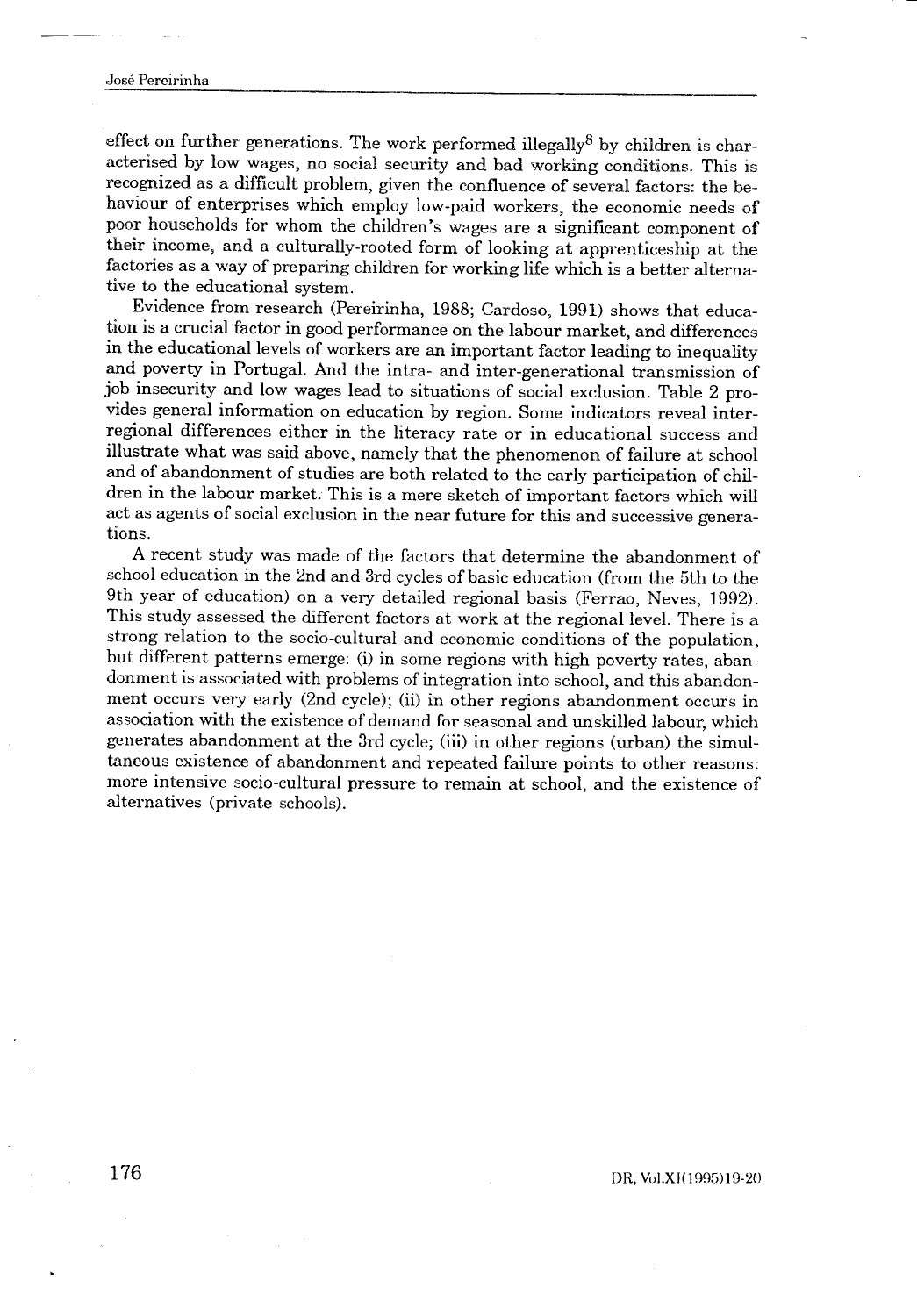Poverty and Social Exclusion in Portugal: A General Overview of Situations, Processes and Policies Poverty and Social Execution

|                               |                                                                        |                | Poverty and Social Exclusion in Portugal: A General Overview of Situations, Processes and Policies |                                |
|-------------------------------|------------------------------------------------------------------------|----------------|----------------------------------------------------------------------------------------------------|--------------------------------|
|                               | Table 2. Educational factors by region in Portugal.<br>Illiteracy rate | School failure | $%$ students who                                                                                   | Employment rate                |
|                               | 1987-88                                                                | rate 1st cycle | completed 9                                                                                        |                                |
|                               |                                                                        | $(1990-91)$    | years of school                                                                                    | of children 10-14<br>years old |
| North                         | 13.1                                                                   | 25.8           | 36.7                                                                                               | Lit (10.7) Int (6.5)           |
| Centre                        | 18.2                                                                   | 25.5           | 45.1                                                                                               | Lit $(8.4)$ Int $(11.5)$       |
| Lisbon &                      |                                                                        |                |                                                                                                    |                                |
| Tagus Valley                  | 10.4                                                                   | 21.4           | 60.7                                                                                               | Lit (2.3) Int (4.8)            |
| Alentejo                      | 28.9                                                                   | 24.1           | 52.0                                                                                               | 0.6                            |
| Algarve                       | 22.4                                                                   | 26.4           | 56.4                                                                                               |                                |
| <b>PORTUGAL</b><br>(Mainland) | 14.3                                                                   |                | 44.0                                                                                               | 6.9                            |

Source: Silva, M. (1991).

Low education is a factor which determines social exclusion in the labour market, with effects on other areas of social exclusion. And it is also a factor in the transmission of vulnerability to social exclusion to successive generations (it is well known as a factor which has dynamic effects) . The expressive character of the inequality of educational attainment, and its inter-regional differences, will have obvious effects on social exclusion in the future . This is presently one of the most serious problems facing Portuguese society .

### 3 The Recent General Direction of Social Policies and Their Potential Effects on Social Exclusion<sup>9</sup>

Given that social exclusion is a multi-dimensional phenomenon, coordinated action between the various areas of social policy are required to fight it (see Room, 1992) . By coordination we mean "the general principle that governs the design and implementation of social policies, which translates into specific actions undertaken by the government and which aim to increase the effectiveness of policy measures by preventing the duplication of actions, reducing the external social costs resulting from these interventions when they have different objectives and promoting the complementary nature of policy measures and social practices by all actors involved" (Pereirinha, 1993) . An analysis of the effectiveness of social policies with regard to their effects on social exclusion requires, to a great extent, an analysis of attempts at policy coordination. That is what we will do, although in rather artificial terms, in this section .

We cannot really talk of a tradition of effective coordination of social policies in Portugal as far as social exclusion is concerned . But some trends have become visible in the last few years regarding the intention to coordinate efforts and policies in some areas .

DR, Vol .Xl(1995)19-20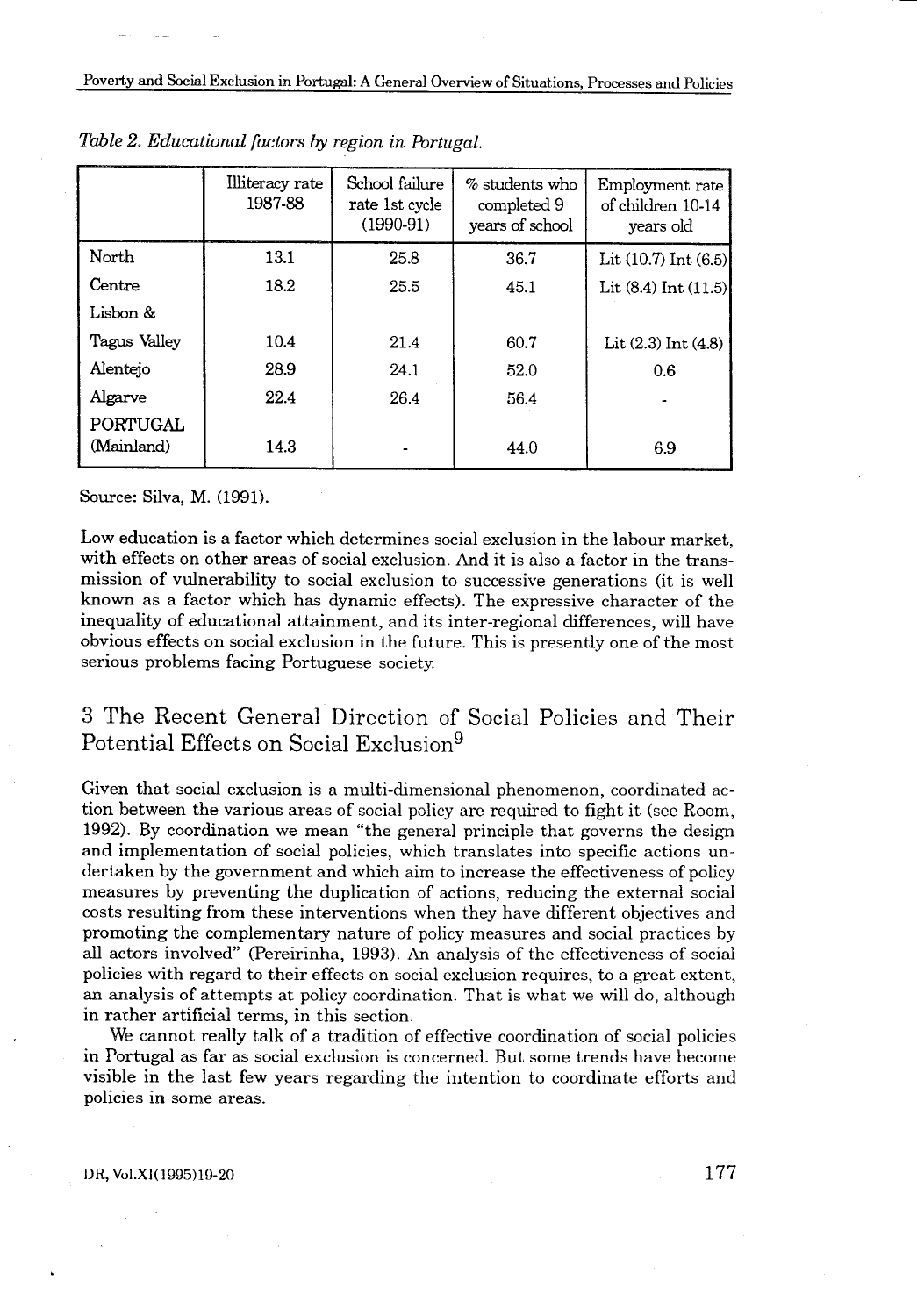# Jose Pereirinha  $\begin{tabular}{c} \multicolumn{2}{c} {\textbf{--}} \\ \multicolumn{2}{c} {\textbf{--}} \\ \multicolumn{2}{c} {\textbf{--}} \\ \multicolumn{2}{c} {\textbf{--}} \\ \multicolumn{2}{c} {\textbf{--}} \\ \multicolumn{2}{c} {\textbf{--}} \\ \multicolumn{2}{c} {\textbf{--}} \\ \multicolumn{2}{c} {\textbf{--}} \\ \multicolumn{2}{c} {\textbf{--}} \\ \multicolumn{2}{c} {\textbf{--}} \\ \multicolumn{2}{c} {\textbf{--}} \\ \multicolumn{2}{c} {\textbf{--}} \\ \multicolumn{2}{c} {\textbf{--}} \\ \multicolumn$

One such area consists of the coordination of sectoral social policies whose implementation is the responsibility of each of the ministries involved but which are oriented towards the complementary nature of policy action, thus reinforcing the efficacy of each of them separately. There are some examples of this form of coordination in Portugal, but one should stress the efforts to coordinate education policy and employment and vocational training policy.

Vocational training policy has been, since 1990, an important component of social policy in Portugal, very much addressed to the initial training of young people, the training of workers in order to facilitate their integration into the labour market, and, in general, the training of those vulnerable groups facing more serious problems of integration.

Some convergence of education policy with the objectives of vocational training policy is evident. The education policy followed in Portugal since 1986 (when the reform of the education system was initiated) is very much oriented to combating social exclusion in education (failure at school and early abandonment of studies). The raising of the school-leaving age from 9 years to 15 years was accompanied by curriculum reform and the implementation of educational programmes . Changes may be taken as a measure of the willingness of the government to better prepare the students for employment, and to remove some of the obstacles which still exist . An example of the former is the creation of vocational training as a special education module .

The second direction to be stressed is the creation of programmes, involving several ministries, that address a specific social problem . This demonstrates more visibly the intention to coordinate policy, involving the creation of coordinating bodies without any major changes in the structure of public administration, and, mostly, cooperation among institutions . Examples of this form of coordination may be found in the creation of inter-ministerial programmes intended to tackle the socio-economic barriers to educational success, and a national programme to combat drug-addition ("Projecto Vida").

Some (more effective) coordination has appeared with the creation of new institutions set up to tackle problems experienced by specific social groups, with the aim of developing policies aimed at these groups and involving further changes in public administration with respect to the design and implementation of such policies . Examples include the creation of General Directorates and Institutes with responsibility for policies addressed to a number of social groups: elderly people, women, young people, the handicapped, etc.

Finally, another form of coordination consists of the creation of programmes to address the multi-dimensional disadvantage of the most vulnerable groups . Specific policies, of a multi-dimensional character, to combat situations of social exclusion have consisted of the design and implementation of programmes to combat poverty, some of them launched by the EC in the context of the EC Poverty 3 Action Programme, and others, country-wide and financed by the state, coordinated by two Regional Commissariat (one for the north and the other for the south), and involving, presently, about 90 projects running for a period of 2 to 5 years on average.

Such projects involve the participation of several social actors (central administration, municipalities, non-governmental organisations (NGOs) and other private bodies at the local level) as a basic feature of their design and implementation .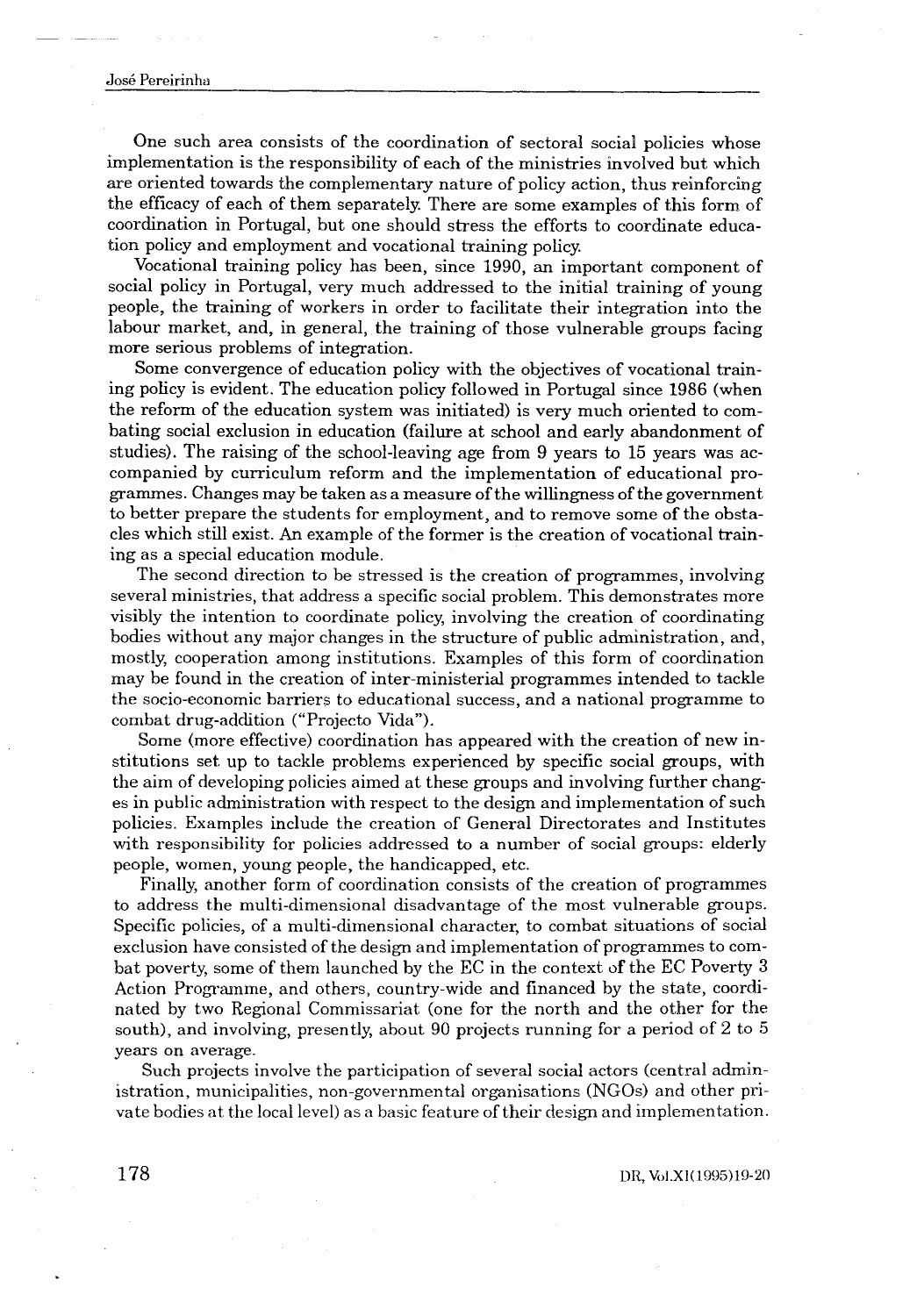But as the problem of poverty in Portugal is determined by structural factors rooted in the model of development followed in Portugal (and which remains as a structural constraint limiting the possibility of the eradication of poverty in the short term), these projects cannot be seen as a programme for poverty eradication in the country. It is mostly a programme oriented, on the one hand, to the solving (or alleviating) of local situations of poverty and, on the other, to the creation of effects of synergy which, through the mobilisation of local social actors, can contribute to the establishment of mechanisms of local development.

The design and implementation of social policy involves a wide range of actors (government departments at the central, regional and local levels, social partners, professional organisations, NGOs, etc) which are linked through a given institutional (formal and informal) arrangement, which determines the forms of their functioning in society .

This institutional arrangement is dynamic, and the way in which it evolves may lead to greater coherence in their actions and therefore to greater effectiveness in combating social exclusion. It may also, however, create new barriers to the exercise of social rights and ineffectiveness in the implementation of policies and programmes . In the last few years, some institutional changes have occurred in Portugal which have changed the role of actors in social policy and which have had some effects on policies to combat social exclusion . Some of these changes seem to have had potentially positive effects in efforts to combat social exclusion . Others seem to have had the opposite effect.

Three major trends are evident when we look at the legislation and/or the actual policy practices (notably since the early 1990s) : (i) the broader and more active participation of social actors on the design, implementation and monitoring of social policy; (ii) the greater decentralisation and fragmentation of activities; and (iii) the privatisation of services, changing the role of the state in the provision and financing of such services . Examples of these trends are evident mainly in the following areas of social policy: healthcare, social security and employment and vocational training.

Health policy is an area of state intervention which may have the opposite effect on social exclusion following legislation in the 1990s . The healthcare system in Portugal evolved from a system predominantly based on social insurance (until the late 1970s) to a tax-financed National Health Service in 1979, a change which was justified on the grounds of equity (both in terms of the distribution of the burden of payments and in the provision of healthcare) . The policy of the 1990s has been characterised by higher direct payments (flat rate co-payment for healthcare), the creation of alternative health insurance (which benefits the better-off), and the heightening of public and private competition in the provision of health services . These policy directions correspond to a development of the healthcare system on the grounds of efficiency, with potential negative effects on equity. The costs will be rising inequality in access to healthcare, and social exclusion for the more vulnerable social groups.  $10$ 

As far as social security policy (regimes) is concerned, policy measures have been taken in order to better coordinate existing schemes and provide incentives to take out alternative (private) social security. The low level of pensions, in spite of the annual increase in pensions above the rate of inflation in recent years, creates serious economic difficulties for those groups for whom the social security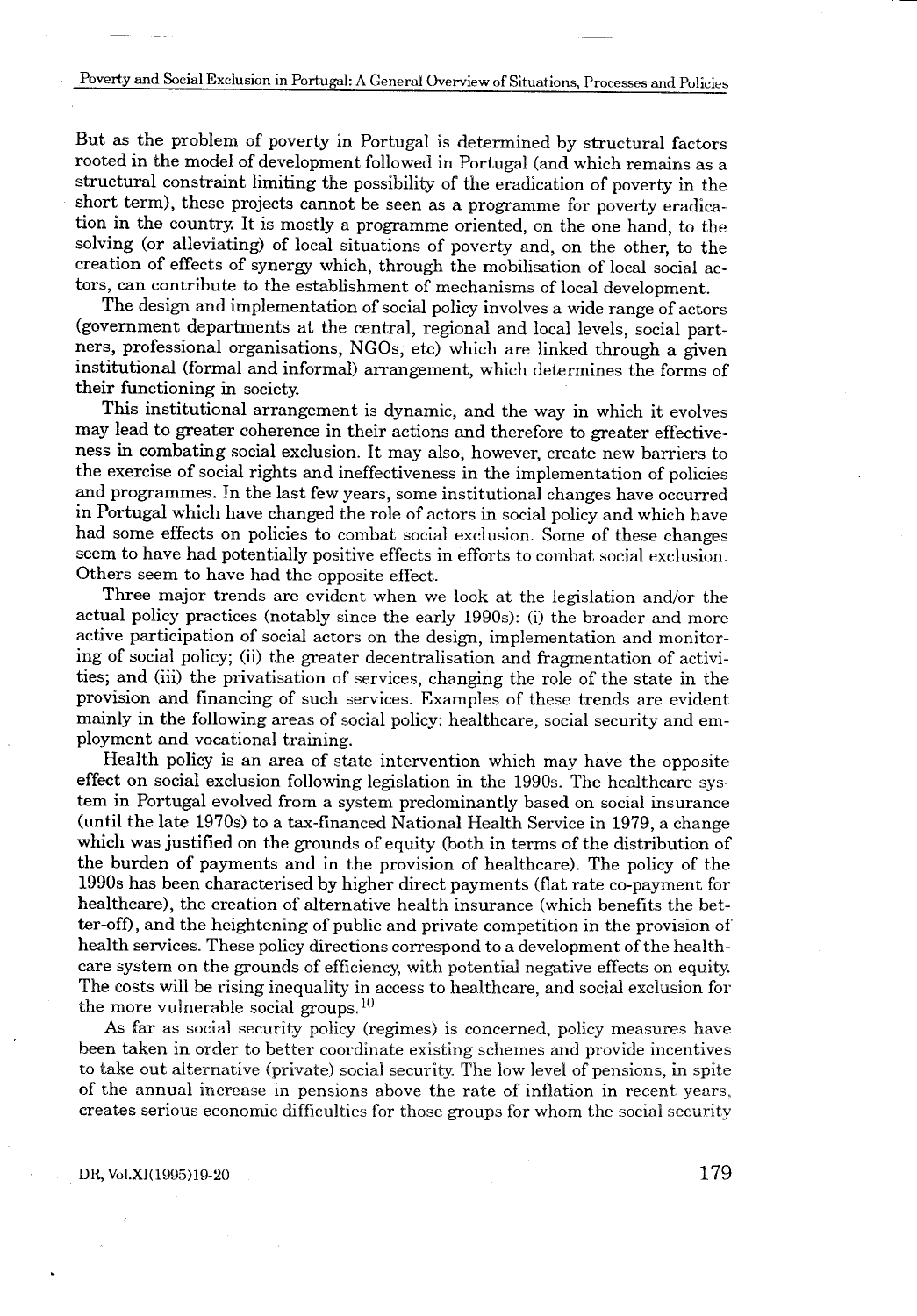pension is the main source of income.<sup>11</sup> No important policy measures have so far been envisaged to tackle this serious problem, generating social exclusion for a high percentage of the Portuguese population. Portugal is still one of the few countries of the EU that does not have a guaranteed minimum wage, and it is surprising that the creation of this scheme was proposed by the main opposition party only very recently . As far as social services are concerned there is a political willingness to coordinate public services more effectively with the setting-up of a General Directorate of Social Action. Other forms of cooperation have been designed through the more active intervention of private institutions (the NGOs) and coordination among these and public services . A tendency for greater decentralisation of social services through the creation of local services corresponds to the need for increased effectiveness in dealing with problems afflicting the most vulnerable groups at the local level. However, in spite of an increase in the capacity to respond to social needs, and more effective coordination among social actors, serious limits in the capacity to meet all social needs still exist.

As far as employment and vocational training is concerned, some relevant institutional changes have occurred since 1990 with the aim of improving employment and vocational training policies by changing the role of the actors involved and by encouraging the more active participation of social partners and NGOs . The general aim is for a better coordination of policies and institutions, following the Social Agreement on the Policy of Vocational Training in 1991.

The state is still dominant in Portugal and is rather centralised since intermediate decision-making levels, between central administration and local administration (municipalities), are still absent . This centralisation sometimes creates difficulties in coordination with other social actors . The trends, visible in some areas of social policy, of the decentralisation of responsibility to lower levels of administration, look as though they might facilitate cooperation among the actors involved. This may improve effectiveness in the fight against social exclusion . But it is sometimes difficult to distinguish decentralisation (as a form of the approximation of the administration to the real needs of the population) from the "de-responsibilisation" of the central government to deal with these problems . For example, the transfer of competences to the municipalities has been met by financial constraints imposed by central government (with responsibilities to provide part of the financial resources needed for the implementation of activities at the municipal level) . The dependence of the NGOs on the state (the state as tutor, the dependence on the state for financial resources) also raises some doubts about the actual effectiveness of the increasing intervention that they are called to make in some areas of social policy.

#### Notes

- <sup>1</sup> . For an analysis of Portuguese economic development in recent decades and its effect on inequalities of income, see Pereirinha (1988).
- 2 . The rather different figures on poverty rates using different methodologies is a good example of the very common difficulties of presenting widely-accepted diagnoses of the situation .
- 3. Either based on an absolute poverty line (Costa, A.B. et al., 1985) or in relative terms, the poverty line was defined as a given percentage of the median income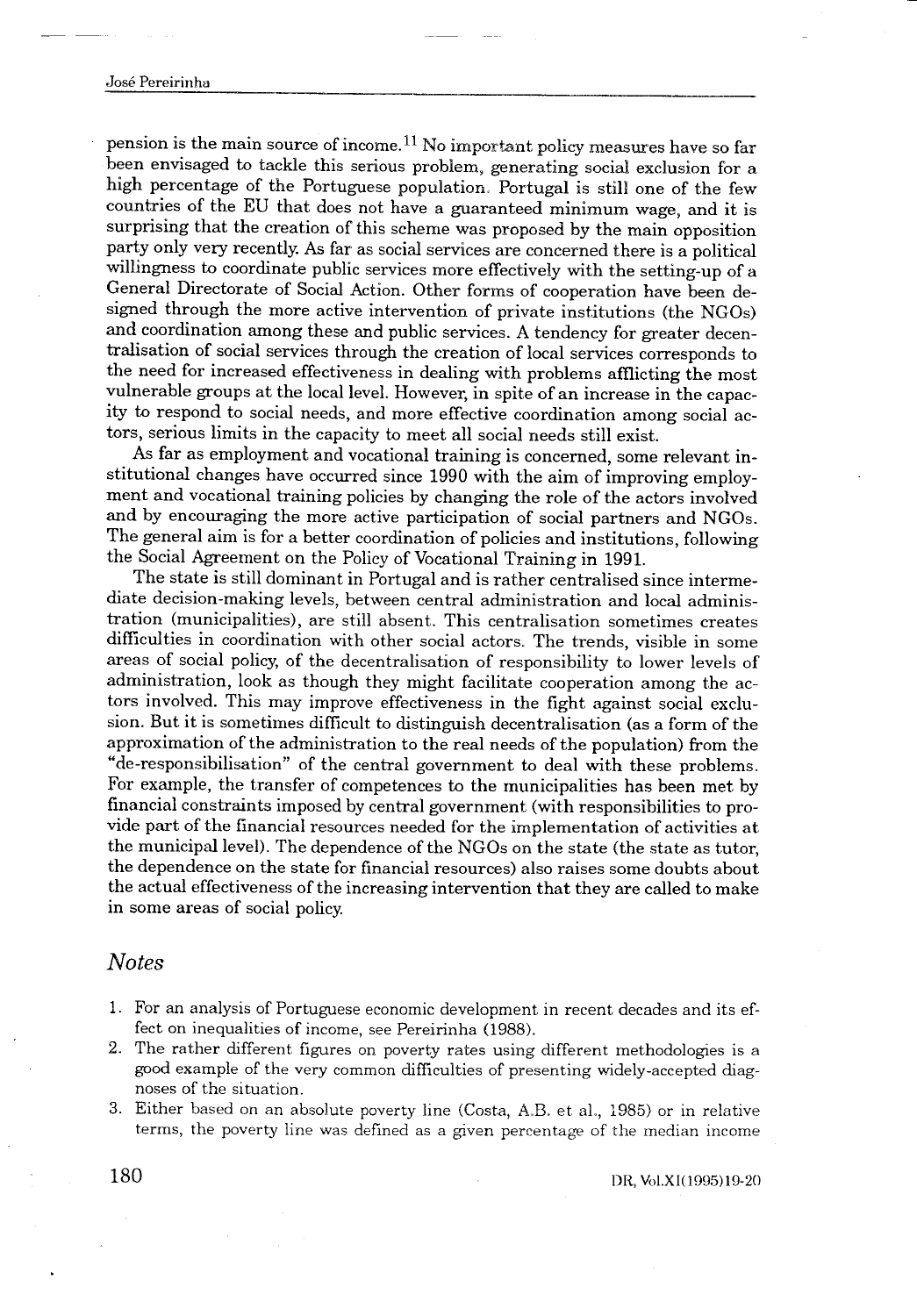(Ferreira, 1993) . According to the former study, and for a global incidence of poverty of 35% for the whole population in 1980, incidence of poverty (using an absolute poverty approach) was the following for these social groups: elderly/retired (42 .4%), agriculture workers and farmers (between 48-49%), manual workers in manufacturing industries (35.4%). According to the latter study, based upon a relative approach (50% below the median adult-equivalent income), incidence of poverty decreased from 11 .5% in 1980 to 9 .4% in 1990 and the following trends occurred for incidence of poverty in these social groups: elderly/retired (23.7% in 1980 and 19 .3% in 1990), agriculture workers (from 18 .3% in 1980 to 23% in 1990), farmers (from 11% in 1980 to 11 .3% in 1990) and manual workers in manufacturing (from 8 .1% in 1980 to 4% in 1990) . The disparate figures result from different methods of poverty measurement, as stated above.

- 4 . This study used an absolute poverty approach to the estimate of incidence of poverty in rural areas and urban centres and by socio-economic population groups .
- 5 . According to Avillez (1993), agricultural incomes declined in the period 1985-89 : the cash value added per unit of labour at real prices declined about 9% and the cash income of family labour per family unit of labour/year declined by 16% at real prices . But the author estimates that these falls were nearly three times higher in the smaller farms than in the larger ones .
- 6 . Research we carried out on the factors explaining income inequality in 1980 (Pereirinha, 1988) has shown that, in Portugal, inequalities in household income are determined by different factors in urban and rural areas, the latter being more influenced by household size and the age of the head of the household, while in urban areas the influence of education on inequality in household income is more important. Looking at wage income (as that source of income with the highest contribution to inequality in household income), and using Theil decomposition analysis, the causes are to be found either in human capital variables (using education and age as proxies), accounting for 45% of the total "explanation", and segmentation variables (sex, sector of activity, region and size of location as proxies), accounting for 42% of the total "explanation". Although not directly related to poverty, these findings point out the structural character of inequality in income and poverty in Portugal, where the characteristics of the labour market are important for explaining it.
- 7 . This means those unemployed who are registered at Employment Centres for 4 years and more.
- 8. Recent legislation (1991) establishes 15 years old as the lower age-limit for a job . Although statistics on this phenomenon are unreliable, more than 30,000 children are illegally engaged in work, according to official figures by the General Labour Inspectorate.
- 9. This part of the article reproduces the summary of the national report prepared by Portuguese experts to be published in the synthesis report by G. Room (1992), pp. 31-34. A slightly different version of it was published in Pereirinha (1993) .
- 10 . See Pereira and Pinto (1993) for a recent analysis of equity in healthcare in Portugal .
- 11. According to our estimate of a poverty line for 1989, the minimum pension for the general regime was about 56% of the urban poverty line and the minimum pension for the special regime for the agricultural population about  $60\%$  of the rural poverty line. For the same year (and for purposes of comparison) the average pension represented about 34% of the average wage.

DR, Vol .XI(1995)19-20